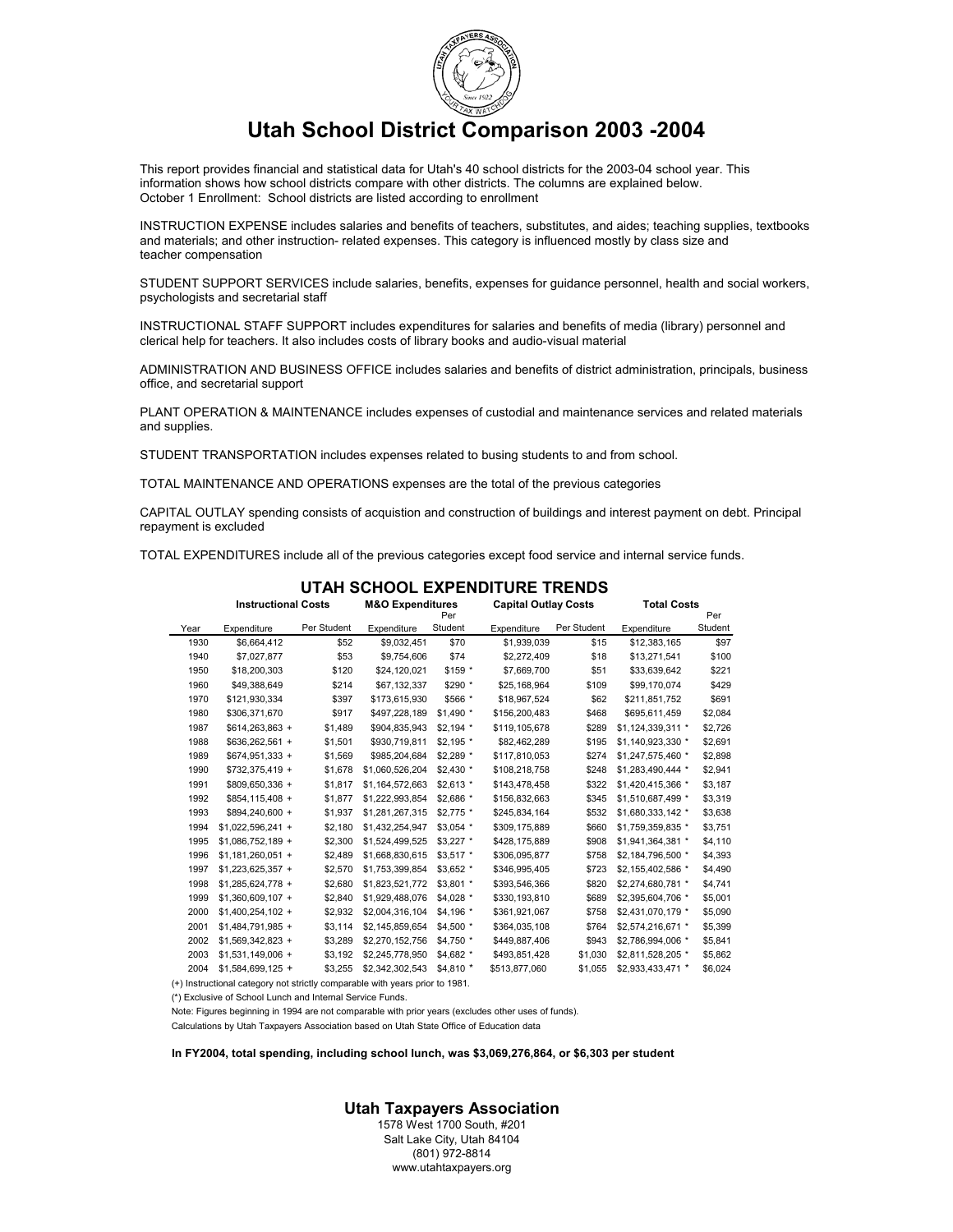### **Utah School District Comparisons 2003 - 2004**

| School                   | Oct 2003       | Instruct       | Inst as        |            |            | Supporting Services Per Student |            |            | Total          | <b>Non K-12</b> | Cap Exp/Student |                | Total           | Food       |                  | Revenues - Operations |                | Pupil-       | Average          | Tchrs      | Assessed           | 2004-05              |
|--------------------------|----------------|----------------|----------------|------------|------------|---------------------------------|------------|------------|----------------|-----------------|-----------------|----------------|-----------------|------------|------------------|-----------------------|----------------|--------------|------------------|------------|--------------------|----------------------|
| <b>District</b>          | Enrollment     | Expense        | $%$ of         | Student    | Media/     | <b>Business</b>                 | Plant      | Student    | M & O per      | Exp. Per        | Debt            | Facility       | Expend.         | Svc per    | Local            | State                 | Federal        | Teacher      | Teacher          | as a %     | Valuation          | Tax                  |
|                          |                | Per Student    | <b>M&amp;O</b> | Svcs       | Instru     | & Admin                         | 0 & M      | Trans      | Student        | Student         | Service         | Const          | Per Studen      | Student    |                  |                       |                | Ratio        | Comp.            | Pers.      | Per Student        | Rate                 |
| Jordan                   | 74,761         | 2,865          | 66%            | 142        | 273        | 445                             | 452        | 140        | 4,316          | 112             | 116             | 790            | 5,334           | 268        | 22%              | 72%                   | 5.6%           | 26.6         | 52,454           | 52%        | 235,408            | 0.008856             |
| Granite                  | 69,072         | 3,115          | 67%            | 219        | 314        | 427                             | 461        | 99         | 4,636          | 129             | 3               | 751            | 5,519           | 247        | 23%              | 68%                   | 9.5%           | 22.3         | 55,155           | 56%        | 236,199            | 0.006746             |
| Davis                    | 60,025         | 3,096          | 68%            | 170        | 216        | 458                             | 473        | 135        | 4,549          | 180             | 139             | 1,040          | 5,908           | 266        | 19%              | 74%                   | 7.1%           | 22.8         | 57,204           | 50%        | 177.471            | 0.007821             |
| Alpine                   | 51,118         | 3,011          | 71%            | 131        | 225        | 385                             | 352        | 152        | 4,257          | 81              | 255             | 1,508          | 6,101           | 258        | 20%              | 74%                   | 5.9%           | 24.8         | 55,563           | 50%        | 176,265            | 0.008119             |
| Weber                    | 28,196         | 3,324          | 70%            | 161        | 71         | 540                             | 465        | 159        | 4,721          | 31              | 145             | 628            | 5,525           | 309        | 20%              | 74%                   | 5.9%           | 23.5         | 53,678           | 55%        | 190,909            | 0.006245             |
| Salt Lake                | 23,966         | 3,840          | 68%            | 189        | 445        | 481                             | 542        | 140        | 5,638          | 635             | 212             | 1,725          | 8,210           | 348        | 41%              | 50%                   | 9.0%           | 20.5         | 63,885           | 44%        | 564,931            | 0.006039             |
| Nebo                     | 23,900         | 3,004          | 68%            | 246        | 171        | 406                             | 444        | 170        | 4,442          | 93              | 196             | 479            | 5,211           | 262        | 19%              | 72%                   | 9.1%           | 25.0         | 51,520           | 51%        | 163,146            | 0.009247             |
| Washington               | 20,317         | 3,060          | 69%            | 171        | 176        | 404                             | 409        | 191        | 4,411          | 87              | 280             | 1,597          | 6,375           | 223        | 24%              | 68%                   | 7.8%           | 23.4         | 52,926           | 56%        | 292,019            | 0.006675             |
| Cache                    | 13,315         | 3,219          | 68%            | 104        | 270        | 403                             | 354        | 354        | 4,705          | 53              | 197             | 227            | 5,181           | 296        | 18%              | 75%                   | 7.5%           | 24.1         | 53,472           | 49%        | 151,308            | 0.006995             |
| Provo                    | 13,103         | 4,127          | 74%            | 190        | 147        | 536                             | 479        | 118        | 5,596          | 181             | 133             | 6              | 5,917           | 312        | 30%              | 58%                   | 12.7%          | 21.1         | 55,272           | 50%        | 295.490            | 0.006234             |
| Ogden                    | 12,963         | 3,362          | 63%            | 401        | 494        | 473                             | 486        | 125        | 5,341          | 101             | 49              | 209            | 5,700           | 394        | 18%              | 69%                   | 12.8%          | 22.1         | 58,432           | 51%        | 214,162            | 0.007342             |
| <b>Box Elder</b>         | 10,529         | 3,174          | 67%            | 176        | 112        | 443                             | 579        | 247        | 4,731          | 217             | 51              | 193            | 5,191           | 270        | 17%              | 75%                   | 7.9%           | 21.9         | 52,723           | 46%        | 197,951            | 0.006408             |
| Tooele                   | 10,508         | 2,966          | 68%            | 156        | 109        | 430                             | 549        | 144        | 4,354          | 132             | 310             | 1,224          | 6,020           | 299        | 14%              | 78%                   | 7.7%           | 22.5         | 51,418           | 53%        | 171,166            | 0.008896<br>0.007387 |
| lron                     | 7,443          | 3,032          | 65%            | 182        | 212        | 480                             | 549        | 213        | 4,669          | 144             | 317             | 327            | 5,456           | 259<br>270 | 20%              | 69%                   | 11.1%          | 22.5         | 53,067           | 46%        | 260,875            |                      |
| Murray                   | 6,482          | 3,123          | 64%            | 248        | 240        | 545                             | 615        | 96         | 4,866          | 437             | 200             | 737            | 6,239           |            | 33%              | 61%                   | 6.1%           | 22.1         | 60,024           | 54%        | 365,447            | 0.006644             |
| Logan                    | 5,872<br>5,607 | 3,934<br>3,827 | 78%<br>64%     | 80         | 181<br>148 | 341                             | 411        | 123        | 5,070          | 146             | 195             | 1,527<br>1,465 | 6,937           | 318        | 23%<br>21%       | 62%<br>60%            | 15.4%<br>18.2% | 22.4         | 53,780<br>56,955 | 49%<br>48% | 244,712<br>304,290 | 0.007304<br>0.006060 |
| Uintah                   |                | 3,634          | 68%            | 280<br>126 | 59         | 689                             | 605<br>735 | 419<br>260 | 5,968          | 210<br>161      | 53<br>207       | 1,205          | 7,695           | 400<br>297 | 16%              | 71%                   | 13.5%          | 20.6<br>20.7 | 52,385           | 50%        | 178,700            | 0.007135             |
| Sevier<br>Park City      | 4,316<br>4,059 | 4,221          | 64%            | 228        | 143        | 551<br>784                      | 935        | 311        | 5,365<br>6,622 | 288             | 450             | 3,336          | 6,937<br>10,697 | 277        | 81%              | 15%                   | 3.8%           | 18.3         | 62,358           | 51%        | 1,418,472          | 0.005885             |
| Wasatch                  | 4,022          | 3,511          | 70%            | 131        | 74         | 536                             | 525        | 249        | 5,026          | 143             | 200             | 606            | 5,974           | 205        | 38%              | 56%                   | 6.1%           | 21.9         | 54,138           | 46%        | 459,508            | 0.006194             |
| Duchesne                 | 3,900          | 4,002          | 65%            | 148        | 289        | 608                             | 750        | 366        | 6,163          | 173             | 81              | 1,090          | 7,507           | 306        | 14%              | 73%                   | 13.0%          | 18.3         | 49,843           | 46%        | 176,065            | 0.008117             |
| Carbon                   | 3,622          | 3,958          | 64%            | 243        | 195        | 800                             | 785        | 250        | 6,231          | 301             | 215             | 529            | 7,276           | 336        | 31%              | 60%                   | 8.8%           | 18.4         | 53,206           | 45%        | 412,184            | 0.006595             |
| Millard                  | 3,083          | 4,566          | 66%            | 155        | 168        | 623                             | 920        | 437        | 6,869          | 101             | 112             | 809            | 7,891           | 398        | 38%              | 53%                   | 8.9%           | 18.9         | 59,270           | 43%        | 646.812            | 0.006058             |
| San Juan                 | 2,979          | 5,767          | 59%            | 484        | 736        | 838                             | 1.164      | 814        | 9,803          | 233             | 81              | 364            | 10,480          | 399        | 12%              | 53%                   | 35.0%          | 15.7         | 55,610           | 44%        | 156,813            | 0.008610             |
| So. Sanpete              | 2,772          | 4,157          | 72%            | 141        | 206        | 428                             | 593        | 212        | 5,737          | 605             | 84              | 257            | 6,683           | 359        | 17%              | 73%                   | 9.7%           | 18.3         | 56,927           | 43%        | 133,272            | 0.008104             |
| Emery                    | 2,434          | 4,500          | 70%            | 178        | 133        | 848                             | 405        | 361        | 6,426          | 372             | 35              | ,021           | 7,854           | 351        | 37%              | 56%                   | 7.0%           | 19.2         | 61,006           | 44%        | 553,081            | 0.006070             |
| No. Sanpete              | 2,370          | 3,612          | 62%            | 119        | 576        | 650                             | 522        | 302        | 5,781          | 62              | 78              | 337            | 6,258           | 336        | 17%              | 68%                   | 14.9%          | 20.9         | 55,759           | 43%        | 189,123            | 0.006546             |
| Morgan                   | 1,955          | 3,267          | 68%            | 113        | 99         | 573                             | 415        | 329        | 4,794          | 102             | 211             | 220            | 5,328           | 269        | 24%              | 70%                   | 6.0%           | 20.7         | 52,907           | 53%        | 284,003            | 0.005815             |
| Juab                     | 1,939          | 3,089          | 67%            | 112        | 155        | 501                             | 589        | 138        | 4,583          | 148             | 250             | 331            | 5,312           | 320        | 17%              | 74%                   | 8.9%           | 24.3         | 54,099           | 49%        | 230,365            | 0.007299             |
| Grand                    | 1,474          | 3,824          | 65%            | 177        | 194        | 766                             | 666        | 267        | 5,892          | 170             | 238             | 564            | 6,864           | 306        | 33%              | 59%                   | 7.9%           | 18.7         | 53,790           | 42%        | 428,341            | 0.005871             |
| <b>Beaver</b>            | 1,472          | 3,895          | 62%            | 213        | 150        | 797                             | 993        | 278        | 6,326          | 113             | 390             | 47             | 6,877           | 279        | 29%              | 64%                   | 6.4%           | 20.9         | 57,423           | 43%        | 322,344            | 0.008098             |
| So. Summit               | 1,312          | 3,993          | 64%            | 192        | 147        | 773                             | 817        | 363        | 6,285          | 651             | 114             | 2,660          | 9,710           | 201        | N/A <sup>4</sup> | 94%                   | 6.2%           | 18.8         | 53.852           | 49%        | 802.944            | 0.006089             |
| Kane                     | 1,200          | 4,367          | 60%            | 377        | 243        | 1,070                           | 766        | 446        | 7,270          | 123             | 299             | 591            | 8,282           | 314        | 26%              | 66%                   | 7.4%           | 16.4         | 55,303           | 41%        | 530,501            | 0.004640             |
| Garfield                 | 969            | 5,479          | 65%            | 190        | 107        | 1,325                           | 929        | 460        | 8.490          | 287             | 405             | 192            | 9,374           | 340        | 21%              | 70%                   | 9.1%           | 14.9         | 55.776           | 47%        | 364,714            | 0.008053             |
| No. Summit               | 969            | 4,348          | 70%            | 155        | 122        | 720                             | 525        | 366        | 6.235          | 423             | 131             | 553            | 7,343           | 297        | 32%              | 63%                   | 4.8%           | 18.0         | 58,379           | 48%        | 535.324            | 0.007142             |
| Wayne                    | 518            | 5,322          | 67%            | 122        | 186        | 994                             | 807        | 489        | 7,921          | 76              |                 | 17             | 8,014           | 374        | 14%              | 76%                   | 9.5%           | 14.9         | 53,321           | 50%        | 280,065            | 0.004846             |
| Rich                     | 454            | 5,459          | 63%            | 18         | 337        | 1,247                           | 875        | 666        | 8,601          | 222             | 191             | 1,136          | 10,149          | 456        | 28%              | 68%                   | 4.2%           | 14.0         | 61,560           | 54%        | 693,205            | 0.006056             |
| Piute                    | 307            | 7,406          | 66%            | $\sim$     | 106        | 1,320                           | 1,627      | 748        | 11,207         | 294             | 63              | 149            | 11,713          | 516        | 17%              | 74%                   | 9.6%           | 14.0         | 56,664           | 43%        | 192,765            | 0.005804             |
| Tintic                   | 250            | 8,411          | 63%            | 252        | 787        | 1,860                           | 1,505      | 506        | 13,320         | 243             | 121             | 725            | 14,409          | 466        | 7%               | 85%                   | 7.7%           | 11.4         | 61,138           | 45%        | 113,371            | 0.009212             |
| Daggett                  | 132            | 8,824          | 54%            | 70         | 809        | 2,528                           | 2,674      | 1,370      | 16,275         | 724             | 596             | 2,031          | 19,626          | 614        | 34%              | 59%                   | 7.4%           | 11.0         | 53,713           | 38%        | 1,341,703          | 0.004415             |
| <b>Districts</b>         | 483,685        | 3,256          | 68%            | 181        | 241        | 472                             | 486        | 171        | 4,806          | 160             | 150             | 913            | 6,028           | 281        | 23%              | 68%                   | 8.5%           | 22.9         | 55,214           | 51%        | 254,104            | 0.007172             |
| Charters <sup>2</sup>    | 3,253          | 3,117          | 58%            | 158        | 154        | 1,053                           | 829        | 80         | 5,392          | 26              | 17              |                | 5,434           | 32         | 10%              | 73%                   | 16.6%          | 20.1         | 39,364           | 58%        | N/A                | N/A                  |
| Grand Total <sup>5</sup> | 486.938        | 3.255          | 68%            | 180        | 240        | 476                             | 488        | 170        | 4,810          | 159             | 149             | 906            | 6,024           | 279        | 23%              | 68%                   | 8.6%           | 22.9         | 53,396           | 51%        | 252,406            | 0.007172             |

Calculations by Utah Taxpayers Association based on data from Utah State Office of Education and Utah State Tax Commission 1. Districts listed by enrollment in descending order

2. Charter school operations expenditures include significant facility lease/rental payments. Refer to August 2005 association newsletter for more details<br>3. Teacher compensation includes salary and benefits<br>4. Due to larg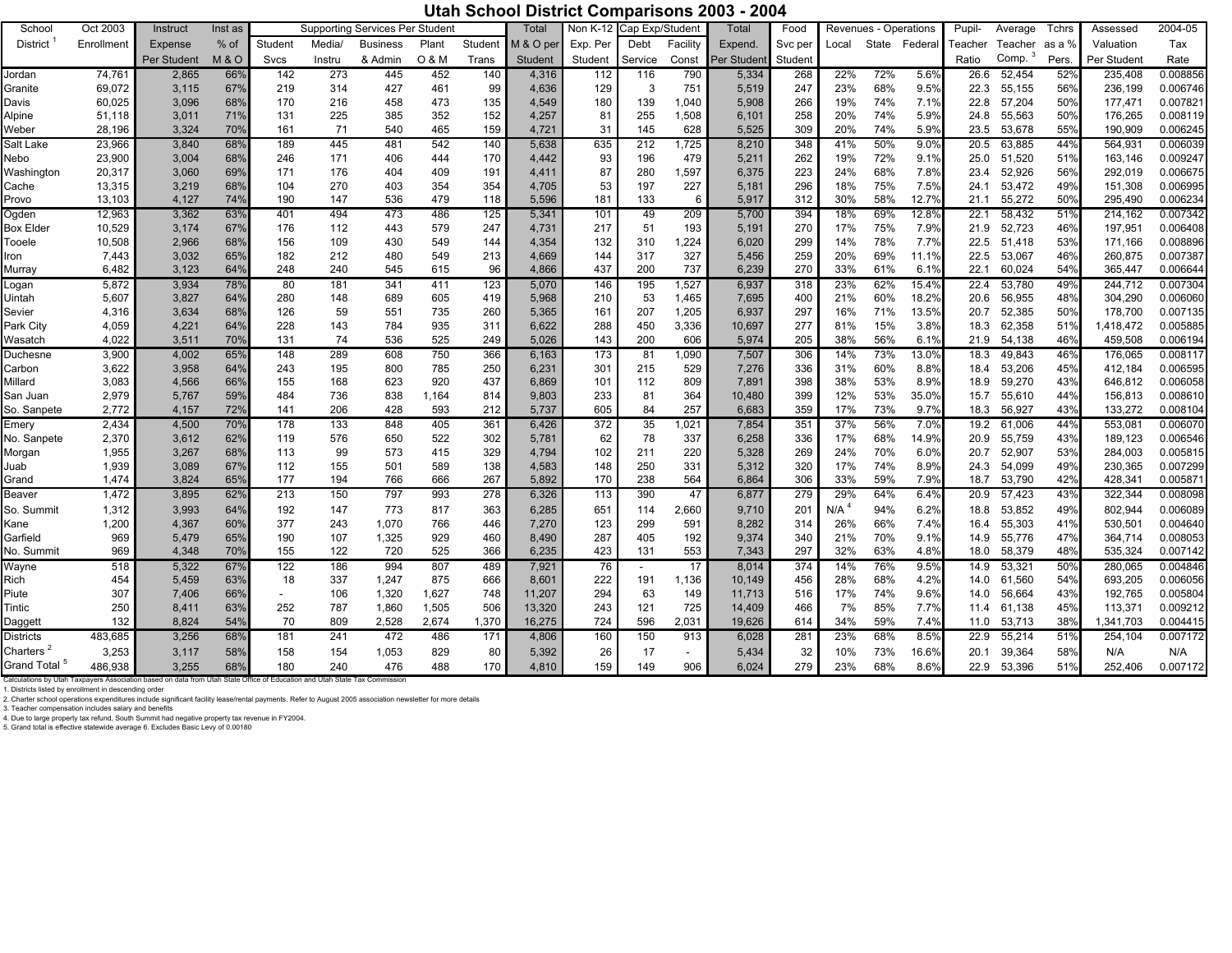| <b>Revenue Distribution by Source</b> |                     |                    |              |                |       |  |  |  |
|---------------------------------------|---------------------|--------------------|--------------|----------------|-------|--|--|--|
|                                       | <b>Property Tax</b> | <b>Other Local</b> | <b>State</b> | <b>Federal</b> | Total |  |  |  |
| <b>Operations</b>                     | 20.2%               | 2.8%               | 68.4%        | 8.6%           | 100%  |  |  |  |
| Capital                               | 87.1%               | 5.7%               | 6.7%         | 0.5%           | 100%  |  |  |  |
| School Lunch                          | $0.0\%$             | 38.4%              | 11.4%        | 50.2%          | 100%  |  |  |  |
| <b>Non K-12</b>                       | 25.8%               | 10.9%              | 33.8%        | 29.6%          | 100%  |  |  |  |
| <b>All functions</b>                  | 29.3%               | 5.1%               | 55.7%        | 9.9%           | 100%  |  |  |  |

| <b>Revenue Source Per Student</b> |                     |                    |              |                |              |  |  |  |  |  |
|-----------------------------------|---------------------|--------------------|--------------|----------------|--------------|--|--|--|--|--|
|                                   | <b>Property Tax</b> | <b>Other Local</b> | <b>State</b> | <b>Federal</b> | <b>Total</b> |  |  |  |  |  |
| Operations                        | \$969               | \$133              | \$3,274      | \$412          | \$4,788      |  |  |  |  |  |
| Capital                           | \$792               | \$52               | \$61         | \$5            | \$909        |  |  |  |  |  |
| School Lunch                      | \$0                 | \$109              | \$32         | \$143          | \$285        |  |  |  |  |  |
| Non K-12                          | \$41                | \$17               | \$54         | \$47           | \$161        |  |  |  |  |  |
| Total                             | \$1,802             | \$312              | \$3,421      | \$607          | \$6,142      |  |  |  |  |  |

| <b>Revenue Source - Total Dollars</b> |               |               |                 |               |                 |  |  |  |  |
|---------------------------------------|---------------|---------------|-----------------|---------------|-----------------|--|--|--|--|
|                                       | Property Tax  | Other Local   | State           | Federal       | Total           |  |  |  |  |
| Operations                            | \$471,739,512 | \$64,896,620  | \$1,594,271,224 | \$200,545,316 | \$2,331,452,672 |  |  |  |  |
| Capital                               | \$385,432,205 | \$25,393,763  | \$29,472,144    | \$2,357,756   | \$442,655,868   |  |  |  |  |
| School Lunch                          | \$0           | \$53,233,714  | \$15,813,044    | \$69,616,679  | \$138,663,437   |  |  |  |  |
| Non K-12                              | \$20,132,338  | \$8,507,398   | \$26,397,784    | \$23,128,506  | \$78,166,026    |  |  |  |  |
| Total                                 | \$876,454,391 | \$152,881,159 | \$1,665,954,196 | \$295,648,257 | \$2,990,938,003 |  |  |  |  |

**Notes** 

1. Calculations by Utah Taxpayers Association based on data from Utah State Office of Education

2. Revenues on this page do not match expenditures from other pages due to bonding for capital facilities (which is not included as revenues in order to avoid double counting of bond revenues and property tax revenues for principal repayment). Additionally, district expenditures may not match revenues since districts may use revenues to increase reserves or may use existing reserves to increase expenditures.

3. Figures include district schools and charter schools

4. "Operations" includes instruction, transportation, administration, facility maintenance, library, and student services

5. "Other" includes revenues dedicated for capital and bond repayment, food service, and non K-12 programs

6. State revenue consists primarily of state individual and corporate income tax

7. 10% of basic revenues in Fund 32 (capital projects) is counted as operations revenue

8. Building reserve revenues (Fund 40) of \$849,664 are not included.